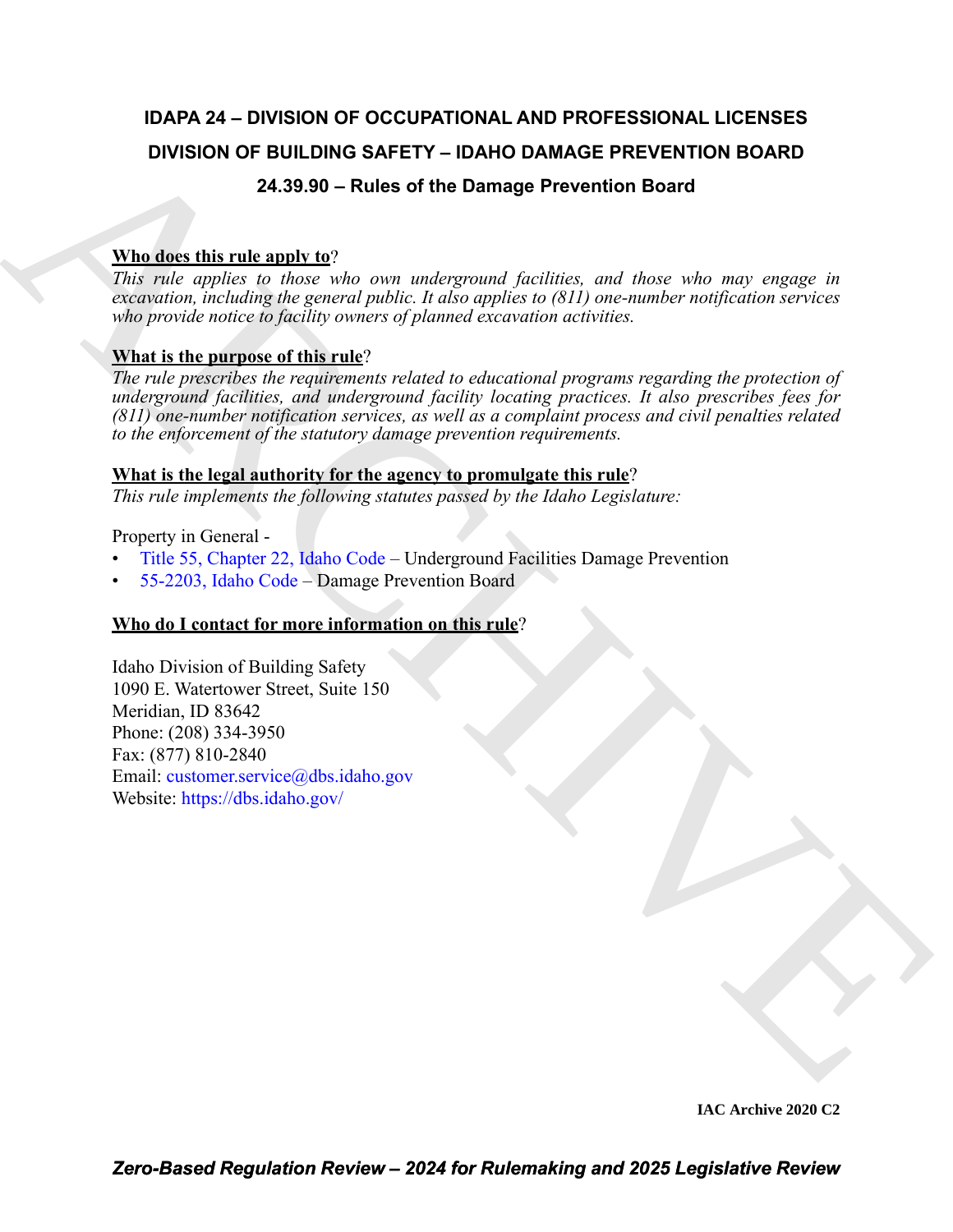# *Table of Contents*

| 24.39.90 - Rules Governing the Damage Prevention Board                |  |
|-----------------------------------------------------------------------|--|
|                                                                       |  |
|                                                                       |  |
|                                                                       |  |
|                                                                       |  |
|                                                                       |  |
|                                                                       |  |
|                                                                       |  |
|                                                                       |  |
| 016. Adequacy Of Facility Owners Locating Underground Facilities.  4  |  |
| 017. Improvement Of Technology And Communications By Stakeholders.  4 |  |
|                                                                       |  |
|                                                                       |  |
|                                                                       |  |
|                                                                       |  |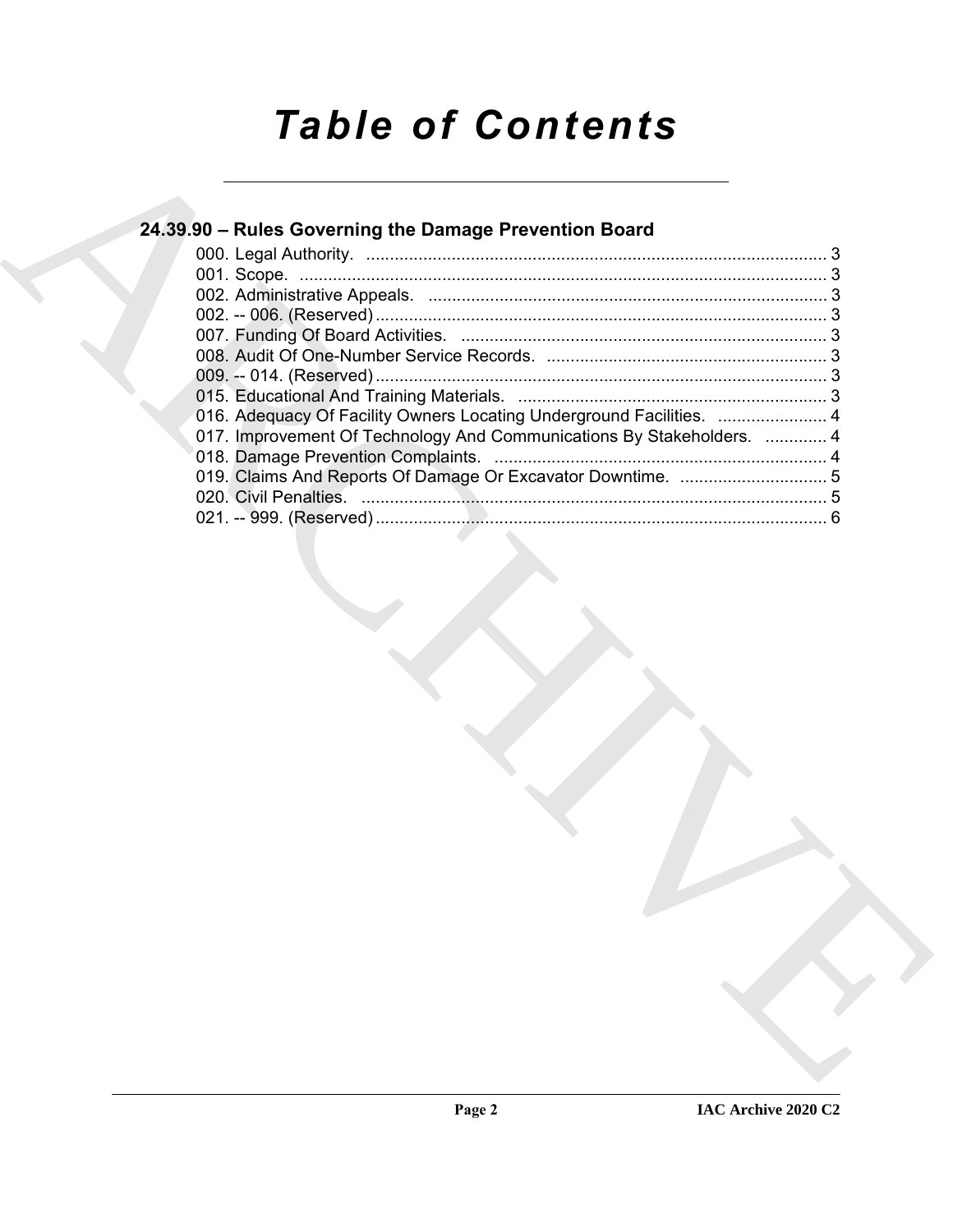#### **24.39.90 – RULES GOVERNING THE DAMAGE PREVENTION BOARD**

#### <span id="page-2-18"></span><span id="page-2-1"></span><span id="page-2-0"></span>**000. LEGAL AUTHORITY.**

These rules are promulgated pursuant to Section 55-2203, Idaho Code. (7-1-21)T

#### <span id="page-2-19"></span><span id="page-2-2"></span>**001. SCOPE.**

These rules are applicable to underground facilities, and facility owners as established in Title 55, Chapter 22, Idaho Code. (7-1-21)T  $\text{Code.} \tag{7-1-21}$ 

#### <span id="page-2-9"></span><span id="page-2-3"></span>**002. ADMINISTRATIVE APPEALS.**

Here space procedure of the constraints of the space of the space of the space of the space of the space of the space of the space of the space of the space of the space of the space of the space of the space of the space **01. Appeal Bond**. Upon notice of the imposition of training or a civil penalty, the notified party may contest the imposition of such before the Damage Prevention Board in accordance with Section 018 of these rules. An appeal bond in the amount of two hundred dollars (\$200) must accompany the request for hearing to contest the matter. In the case of training, the Division of Building Safety will refund the bond if the contesting party appears at the hearing. In the case of a civil penalty, the Division will refund any portion of the bond not used to satisfy the penalty imposed by the Board or the entire bond if the contesting party prevails at the hearing. (7-1-21 penalty imposed by the Board or the entire bond if the contesting party prevails at the hearing.

#### <span id="page-2-4"></span>**002. -- 006. (RESERVED)**

#### <span id="page-2-14"></span><span id="page-2-5"></span>**007. FUNDING OF BOARD ACTIVITIES.**

Each owner of an underground facility must pay a fee of ten cents (\$.10) each time such owner receives notice from a one-number notification service as prescribed by Section 55-2205, Idaho Code. The fee assessed upon the underground facility owner is collected by the one-number notification service, and is payable to the board in accordance with the following schedule:  $(7-1-21)$ accordance with the following schedule:

<span id="page-2-15"></span>**01. Fee Assessed**. The fee will be assessed on an underground facility owner for each notification issued by the one-number notification service to the underground facility owner, with the one-number notification service required to submit a summary of the number of notices issued in a given month to the board no later than fifteen  $(15)$  days following the end of the month in which the notices were issued.  $(7-1-21)$ T

<span id="page-2-17"></span>**Payment Submission**. The one-number notification service must submit payment to the board for all payments received from underground facility owners no later than seventy (70) days following the end of the month in which the notices were issued to the facility owners. In those cases where the payment from the underground facility owner is received after the seventy-day (70) period, the one-number service must include late payments in its next payment to the board. (7-1-21)T

<span id="page-2-16"></span>**03. Notices Issued**. The one-number notification service must also submit a detailed list of notices issued, including the facility owner's contact information, for which payment has not been received within the seventy (70) day period following the end of the month in which the notices were issued. Such list must be updated on a monthly basis to reflect the status of all past-due payments due from underground facility owners that have not been received. (7-1-21)T

#### <span id="page-2-10"></span><span id="page-2-6"></span>**008. AUDIT OF ONE-NUMBER SERVICE RECORDS.**

The Board has the right to review and audit the payment records of any one-number notification service relating to the collection of the fee imposed on underground facility owners. In the event the board wishes to conduct a review and/or audit of a one-number notification service, the board will provide no less than a five (5) business day advance notice of the intended action. The board may delegate any responsibilities contained herein this chapter to the Division of Building Safety. (7-1-21)T Division of Building Safety.

#### <span id="page-2-7"></span>**009. -- 014. (RESERVED)**

#### <span id="page-2-11"></span><span id="page-2-8"></span>**015. EDUCATIONAL AND TRAINING MATERIALS.**

<span id="page-2-12"></span>**01. Approval of Training and Educational Programs**. The Board approves acceptable training courses or programs and educational materials on relevant underground facility damage prevention topics pertaining to safe excavation, locating and marking of facilities, determining facility damage, emergency procedures, excavator downtime, pre-marking of intended excavation areas, and appropriate procedures when encountering unmarked facilities. (7-1-21)T facilities.  $(7-1-21)T$ 

<span id="page-2-13"></span>**02. Scope of Training and Educational Programs**. Such training programs and educational materials must relate to various aspects of underground facility damage prevention, and contain practices, information, and standards generally accepted and recognized among stakeholders in Idaho. (7-1-21) standards generally accepted and recognized among stakeholders in Idaho.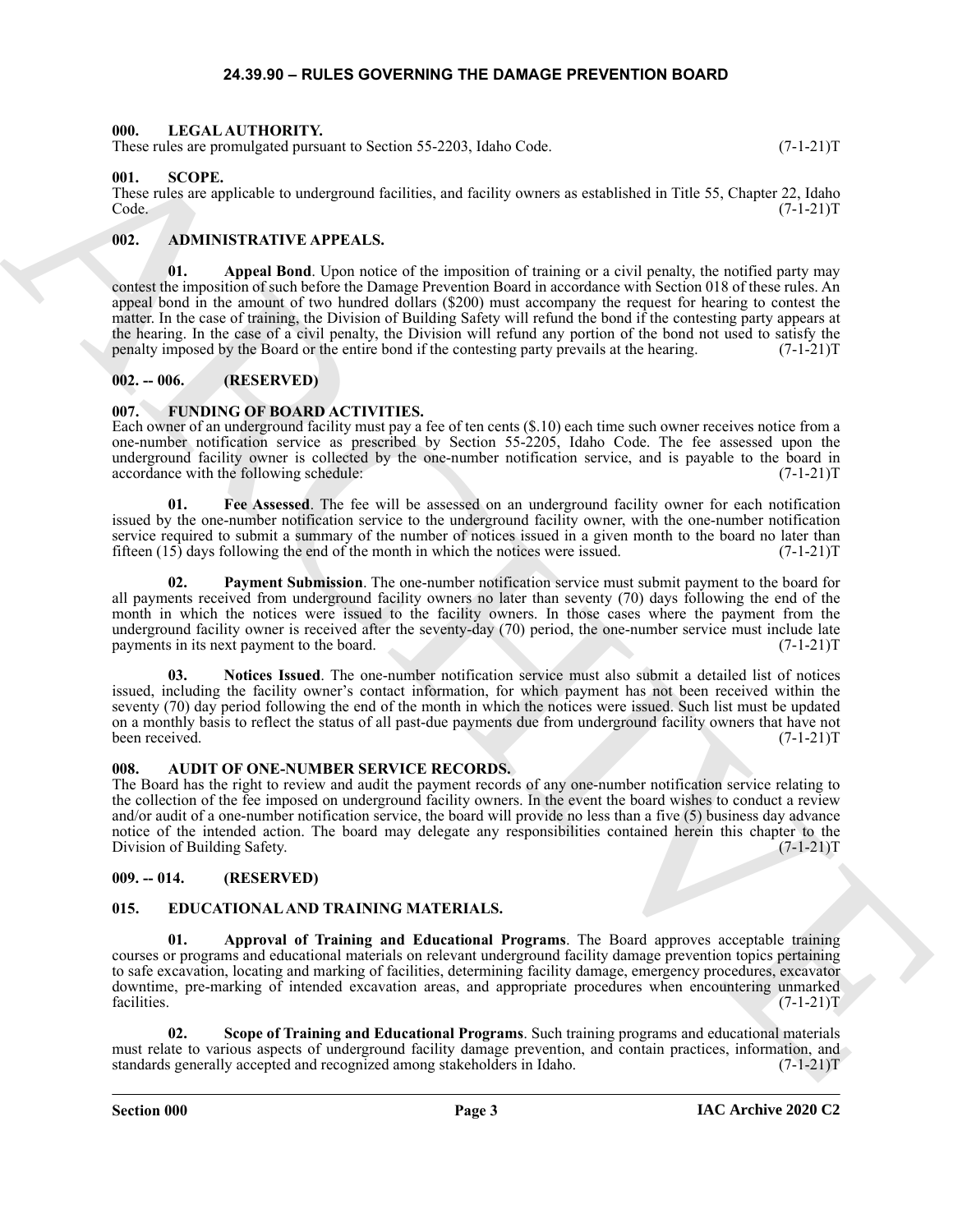<span id="page-3-8"></span>**03.** Accessibility of Training and Educational Programs. The Division maintains and periodically database of approved educational materials and training programs. (7-1-21) updates a database of approved educational materials and training programs.

<span id="page-3-9"></span>**04. Purposes of Training and Educational Programs**. Such programs may be used for general educational use by stakeholders or for remedial training that may be ordered by the board or the administrator pursuant to Section 55-2211, Idaho Code. (7-1-21) pursuant to Section 55-2211, Idaho Code.

#### <span id="page-3-3"></span><span id="page-3-0"></span>**016. ADEQUACY OF FACILITY OWNERS LOCATING UNDERGROUND FACILITIES.**

The board reviews all stakeholder complaints of violations related to underground facility line locating, as well as generally accepted practices and procedures related to locating. Stakeholders must take remedial actions to improve<br>line-locating performance and monitor and report performance improvements to the board. (7-1-21)T line-locating performance and monitor and report performance improvements to the board.

#### <span id="page-3-10"></span><span id="page-3-1"></span>**017. IMPROVEMENT OF TECHNOLOGY AND COMMUNICATIONS BY STAKEHOLDERS.**

<span id="page-3-12"></span><span id="page-3-11"></span>**01. Adoption of Technology and Communications Materials**. On an annual basis the board reviews and adopts any available technology and communications materials which promote effective underground facility locating. The board will make available any such appropriate technology and communications materials as it may determine to all stakeholders on the Division website. (7-1-21)T

**2004** C. Adapte of the energy Breezelium and the energy and the space of the energy Breezelium Barriston of the energy and the energy and the energy and the energy and the energy and the energy and the energy and the ene **02. Availability of Technology and Communications Materials**. The board may request that stakeholders provide it with information or data related to procedures, methods, or technologies utilized by such stakeholders to enhance communications among other stakeholders, or that enhances underground facility locating capabilities, or enhances the stakeholder's ability to gather and analyze data related to underground facility damage. The board will review such technologies, methods, or materials adopted by stakeholders to ensure that such use is adequate, as well as to provide stakeholders with best practices. The Division of Building Safety must maintain an approved database of such referenced stakeholder data for public viewing and analysis on its website. (7-1approved database of such referenced stakeholder data for public viewing and analysis on its website.

#### <span id="page-3-4"></span><span id="page-3-2"></span>**018. DAMAGE PREVENTION COMPLAINTS.**

<span id="page-3-5"></span>**01. Complaint Forms**. Persons may submit written complaints to the administrator regarding an alleged violation of Title 55, Chapter 22, Idaho Code, on such forms as required by the Division. Notice of the complaint may be served concurrently on the alleged violator by the person submitting the complaint. Verifiable proof of such notification of a complaint provided to the alleged violator must also be provided to the administrator.  $(7-1-21)T$ 

<span id="page-3-7"></span>**02. Contents**. Complaints must include the name and address of the complainant and the alleged violator, the date and location of the alleged violation, as well as a complete description of the nature of the violation alleged, including whether it resulted in damage to an underground facility or an excavator downtime event. Complainants may also provide additional documentation in support of a complaint. Complaints must be accompanied by a sworn declaration from the complainant declaring that the information contained therein is true and accurate. The administrator may request additional information or documents in support of the complaint. (7-1-21)T

<span id="page-3-6"></span>**03. Complaint Procedures and Timelines**. The following timelines and procedure govern the process of filing and administering complaints related to violations of Title 55, Chapter 22, Idaho Code, and the rules of the Board. (7-1-21)T  $Board.$  (7-1-21) $T$ 

**a.** Initial Filing. Complaints must be filed with the administrator not later than thirty (30) days from the date of the alleged violation giving rise to the complaint or from the date the violation should have reasonably<br>been discovered by the complainant, whichever is later. (7-1-21) been discovered by the complainant, whichever is later.

**b.** Response. The administrator must notify the alleged violator of the complaint and request a response and any additional information from the alleged violator as may be necessary. The alleged violator may provide a response to the administrator within thirty  $(30)$  days from the date they are notified of the complaint by the administrator.  $(7-1-21)T$ administrator.

**c.** Recommendation. Within thirty (30) days of receipt of the response, or if no response is received,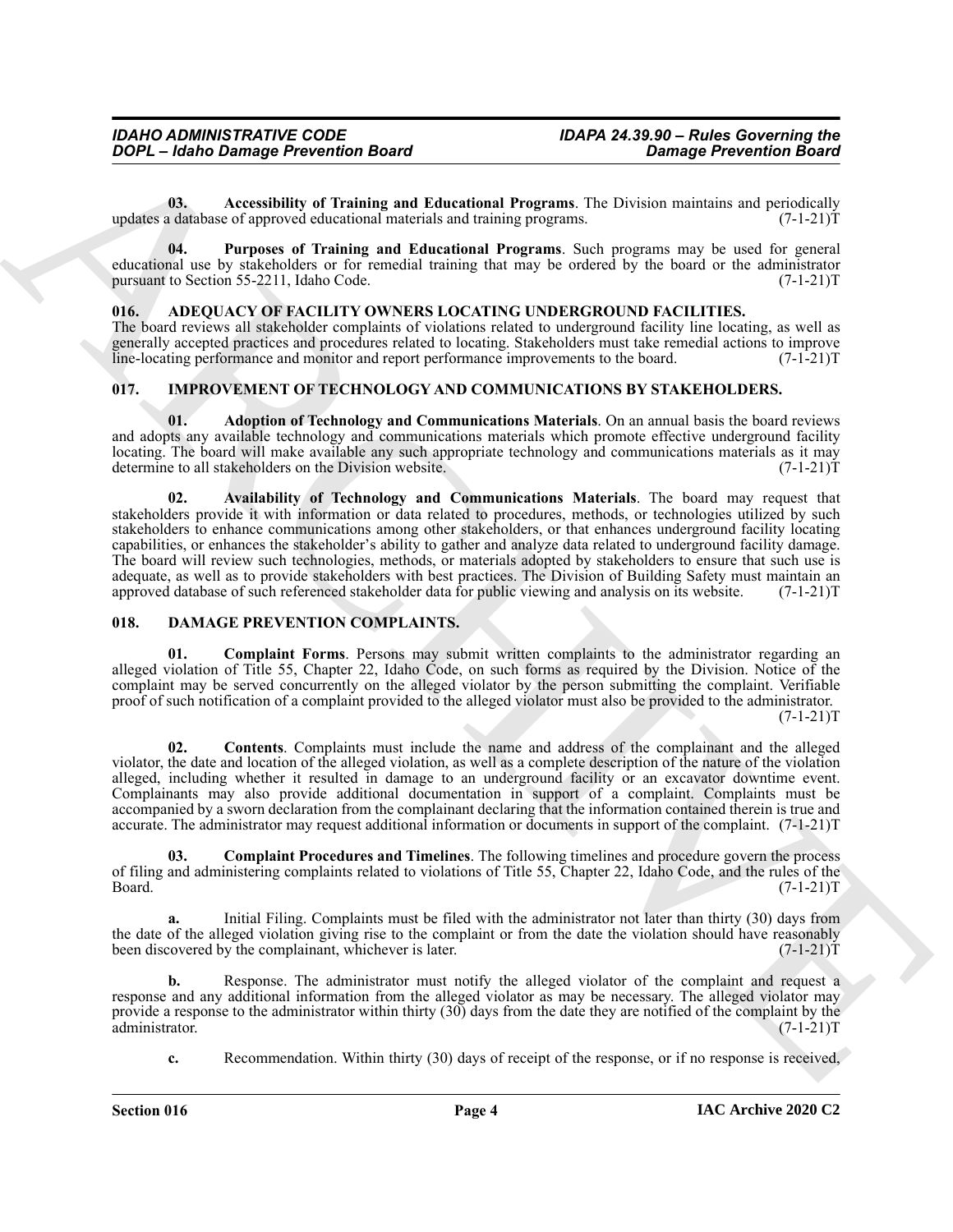#### *IDAHO ADMINISTRATIVE CODE IDAPA 24.39.90 – Rules Governing the DOPL – Idaho Damage Prevention Board Damage Prevention Board*

within fifteen (15) days from the deadline for filing a response, the administrator must notify the complainant and the alleged violator of his recommended course of action. The administrator may extend the period of time in which to determine a recommended course of action, and so notify the parties, if he determines it is necessary to further review or investigate the complaint. (7-1-21)T

**d.** Contest. The alleged violator has the right to contest the imposition of a civil penalty before the damage prevention board. Notice of such contest must be provided by the alleged violator not more than thirty (30) days after receipt of the administrator's recommended course of action. Recommendations of the administrator regarding complaints may be reviewed by the board at its next regularly scheduled meeting. (7-1-21)T

## <span id="page-4-5"></span><span id="page-4-4"></span><span id="page-4-0"></span>**019. CLAIMS AND REPORTS OF DAMAGE OR EXCAVATOR DOWNTIME.**

GOC — depends from the state of the state and the state of the state of the state of the state of the state of the state of the state of the state of the state of the state of the state of the state of the state of the st **01. Claims**. Claims for the cost of repairs for damaged underground facilities are enforced by the affected underground facility owner in accordance with procedures as may be established by the facility owner, and in accordance with applicable law. Underground facility owners must provide notice to excavator contractors of such procedures, along with sufficient information supporting the basis for the amount of a claim within six (6) months from the date of the event giving rise to the claim or from the date the event should have reasonably been discovered by the underground facility owner, whichever is later. (7-1-21)T

<span id="page-4-6"></span>**02. Reports**. Underground facility owners and excavators who observe, suffer or cause damage to an underground facility or observe, suffer or cause excavator downtime related to a failure of one (1) or more stakeholders to comply with applicable damage prevention statutes or regulations must report such information to the board on forms or by such method adopted for such by the board. Forms are available at the Division offices and electronically on the Division's website. (7-1-21) electronically on the Division's website.

#### <span id="page-4-2"></span><span id="page-4-1"></span>**020. CIVIL PENALTIES.**

The Idaho Damage Prevention Board is authorized under Section 55-2203(17), Idaho Code, to establish by administrative rule the fines to be paid for civil penalties issued for violations of Title 55, Chapter 22, Idaho Code. To the extent authorized by Section 55-2211, Idaho Code, the acts described in this section subject the violator to a civil penalty of not more than one thousand dollars (\$1,000) for a second offense and a civil penalty of not more than five thousand dollars (\$5,000) for each offense that occurs thereafter within eighteen (18) months from an earlier violation, and where facility damage has occurred. (7-1-21)T

<span id="page-4-3"></span>**01.** Violations of Title 55, Chapter 22, Idaho Code. The following acts subject a person to civil penalties:  $(7-1-21)T$ penalties: (7-1-21)T

**a.** Pre-marking Excavation Site. Any person who fails to adequately pre-mark onsite the path of proposed excavation as reasonably required under the circumstances in accordance with Section 55-2205(1)(b), Idaho Code, is subject to a civil penalty. (7-1-21)T

**b.** Notice of Excavation. Any person who fails to provide notice of the scheduled commencement of excavation to any underground facility owner through a one-number notification service, or directly to a facility owner, as applicable within the prescribed time as required by Section 55-2205(1)(c), Idaho Code, is subject to a civil penalty. (7-1-21)T

**c.** One-Number Notification to Facility Owner. A one-number notification service that fails to provide  $\hat{a}$  a scheduled excavation upon notification from an excavator is subject to a civil penalty. (7-1-21) notice of a scheduled excavation upon notification from an excavator is subject to a civil penalty.

**d.** Failure to Locate or Mark. An underground facility owner, owner's agent, or locator who fails to locate or mark underground facilities when responsible to do so in accordance with Section 55-2205(2), Idaho Code, or within the prescribed time provided therein, is subject to a civil penalty. (7-1-21) or within the prescribed time provided therein, is subject to a civil penalty.

**e.** Failure to Wait for Locate or Maintain Markings. An excavator who commences excavation prior to waiting the time prescribed by Section 55-2205(2), Idaho Code, for all known facilities to be located and marked, or an excavator who fails to maintain the markings of underground facilities previously so marked subsequent to the commencement of excavation in accordance with Section 55-2205(2), Idaho Code, is subject to a civil penalty.

 $(7-1-21)T$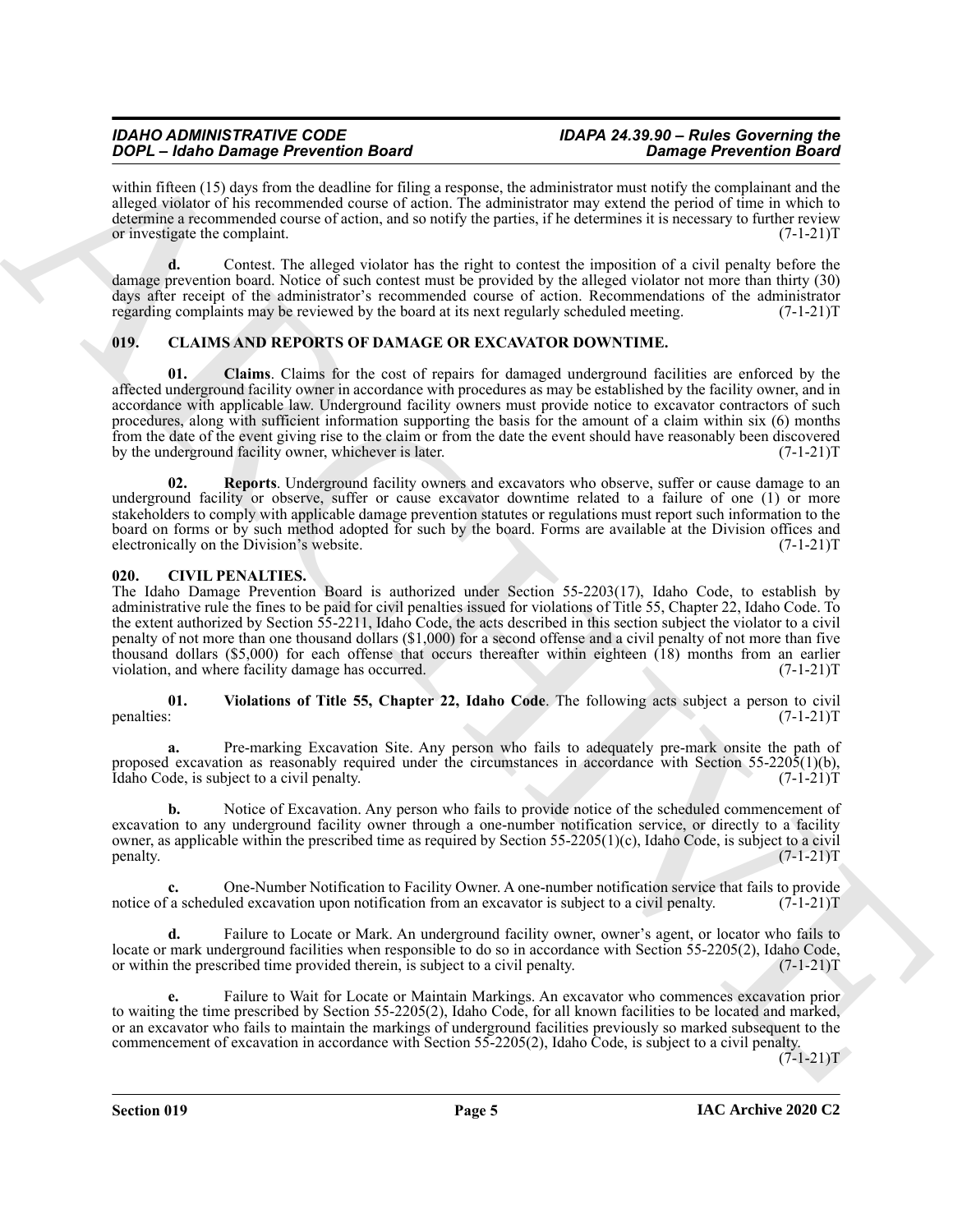**COPY - Johns Damage Preceding Based<br>
Compass Preceding Based (1998) - Compass Preceding Based (1999) - Compass Preceding Based (1999) - Compass Preceding Based (1999) - Compass Preceding Based (1999) - Compass Preceding f.** Failure to Cease Excavation or Report Unidentified Facilities. An excavator who does not cease excavation in the immediate vicinity upon the discovery of underground facilities therein, whether such facilities be active or abandoned, which were not previously identified or located with reasonable accuracy, or does not notify the owner or operator of the facilities, or a one-number notification service in accordance with Section 55-2205(4), Idaho Code, is subject to a civil penalty. (7-1-21) T

**g.** Failure to Identify Facilities in Contract Documents. Project owners who fail to indicate in bid or contract documents the existence of underground facilities known by the owner to be located within the proposed area of excavation in accordance with Section 55-2207, Idaho Code, is subject to a civil penalty. (7-1-21)T

**h.** Precautions to Avoid Damage. An excavator who does not engage in any of the activities required by Section 55-2207(2), Idaho Code, or use reasonable care to avoid damage to underground facilities is subject to a civil penalty. (7-1-21)T

**i.** Reporting of Damage to Facility. An excavator who fails to report to a facility owner and a onenumber notification service any contact or damage to an underground facility caused by such excavator in the course of excavation, or fails to alert an appropriate authority upon an actual breach of a facility which causes the release of gas or hazardous liquids as required by Section 55-2208(1), Idaho Code, is subject to a civil penalty. (7-1-21)T

**j.** Reporting to the Board. An excavator or underground facility owner who observes, suffers or causes damage to an underground facility or excavator downtime related to the failure of one (1) or more stakeholders to comply with the damage prevention regulations and fails to report such information to the board as required by Section 55-2208(5), Idaho Code, is subject to a civil penalty. (7-1-21) T

**k.** Failure to Participate. Any person who fails to participate or cooperate with a one-number ion service as prescribed by Section 55-2206, Idaho Code, is subject to a civil penalty.  $(7-1-21)$ notification service as prescribed by Section 55-2206, Idaho Code, is subject to a civil penalty.

<span id="page-5-2"></span>**Second Offense**. For the purpose of this section, a second offense is deemed to be any violation of Title 55, Chapter 22, Idaho Code, for which a civil penalty may be imposed in accordance with this section which occurs within eighteen (18) months of a previous violation of any provision. (7-1-21) occurs within eighteen (18) months of a previous violation of any provision.

<span id="page-5-1"></span>**03. Multiple Violations**. Each day that a violation of Title 55, Chapter 22, Idaho Code, occurs for which a civil penalty may be imposed as provided herein constitutes a separate offense. (7-1-21)T

#### <span id="page-5-0"></span>**021. -- 999. (RESERVED)**